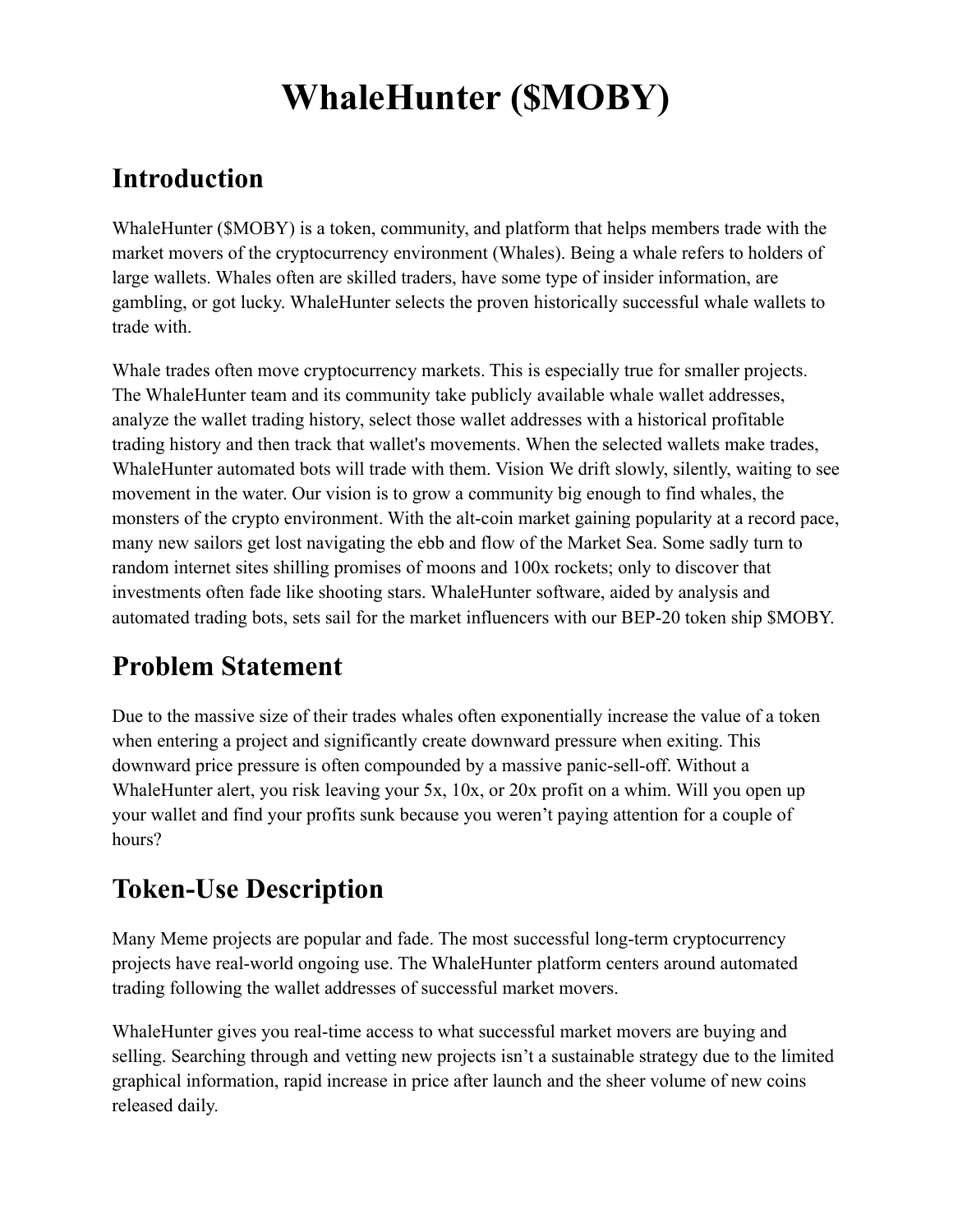WhaleHunter trackers identify wallets with successful historical trading histories, follow them and make trades when those wallets make trades. Using WhaleHunter means trading with the market movers. This strategy gives you priority access to buying in at a lower price prior to the general populace.

Using WhaleHunter also means securing profits. Due to the massive size of their trades, whales often exponentially increase the value of a token when entering a project. The opposite is true when they exit a position. This downward price pressure is often compounded by a massive panic-sell-off. Automated sell features empowered by WhaleHunter mean you will be able to set a target profit percentage and sell automatically.

The WhaleHunter development team is currently working on graphical and technical analysis tools for multiple blockchains. These coin/token graphs will show the user plotted entry and exit points paired with the percentage of profit or loss. The real-time portfolio tracker being developed will also automatically display your total wallet value (including NFT's) for multiple blockchains.

## **Token Economics, Supply & Distribution**

We designed \$MOBY to have long-term favorable tokenomics by utilizing a 6% tax on all transactions (buy, sell, and transfers). Two of the six percent is locked into the liquidity pool (LP), the second two percent is redistributed among all the current holders, and the final two percent of the tokens are burnt and buried 20,000 leagues under the sea, never to resurface.

\$MOBY has a total supply of 200 million tokens. Of those 200 million tokens, 45% will be available at launch (90 million). 40% of \$MOBY supply (90 million) was made available for a presale. Initial deployment of tokens included 10% for the development team and 5% for covering future marketing costs & server fees.

## **Value for \$MOBY Holders**

WhaleHunter provides a free tier that includes limited wallet tracking. Meme coins are fun, but their profit and longevity aren't usually sustainable. Successful projects provide their investors with utility. WhaleHunter provides a free tier that includes limited wallet tracking. This free version has a limited number of wallets you can track, lacks access to established wallets, and is ad-supported. We want the community to benefit and as a community, we grow. Investors who take their \$MOBY tokens gain access to private tiers. These premium tiers include advanced individual wallet tracking, customizable real-time alerts, personal wallet connections (automated portfolio tracking), NFT market access, automated rug-check of new coins, automated bot trading (limit orders, trailing sell orders, whale auto buy/sell)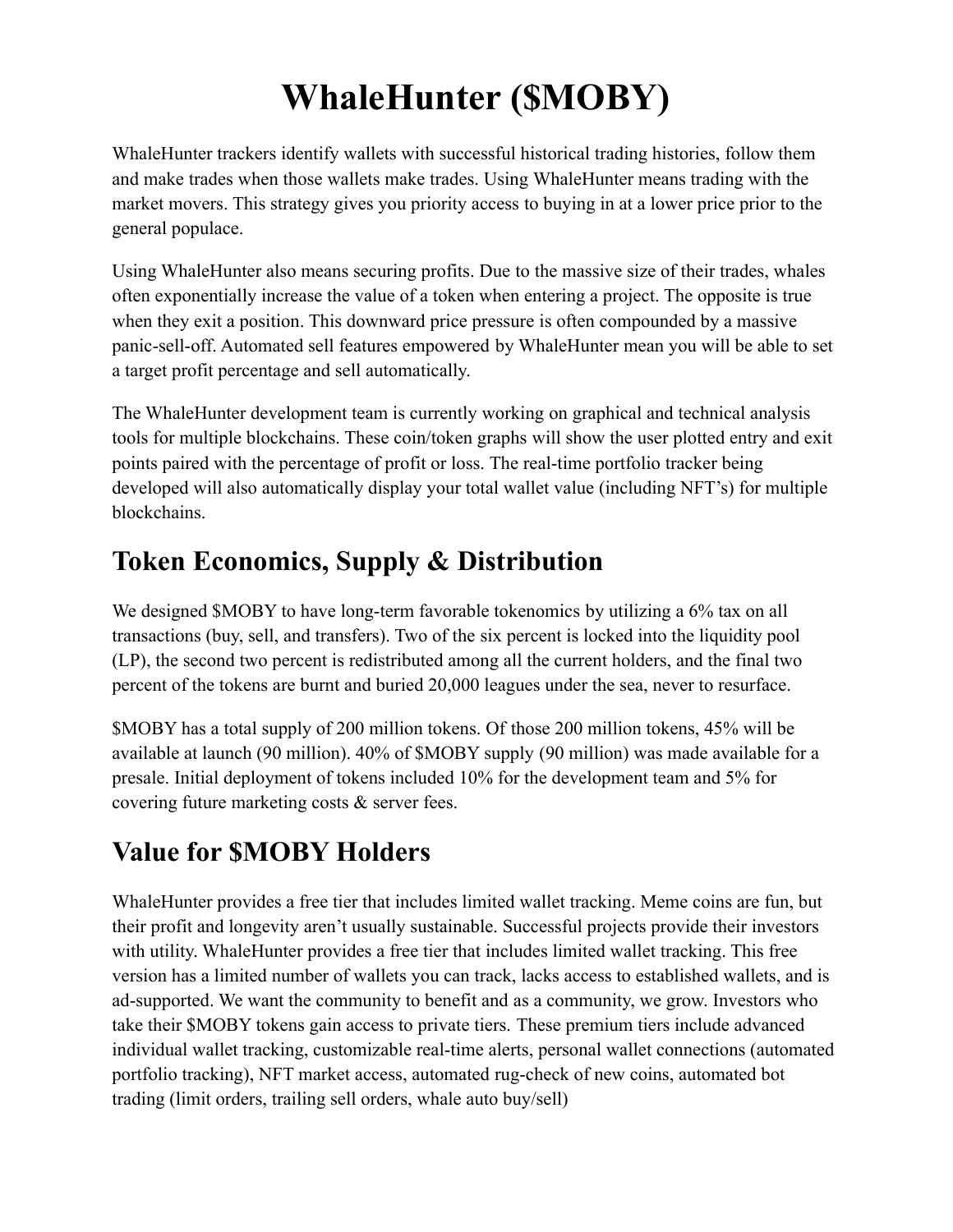#### **WhaleHunter FREE**

- Free
- Live tracking of most whale trades
- Tracker is only available on ETH/BTC
- Website banner ads visible

#### **WhaleHunter Tier 1**

- Investors staking a minimum of \$250 USD gain access to Tier 1 features
- FREE tier features
- Addresses to the top 5 whales of the week
- Ads disabled
- Track and save multiple custom whale lists
- Harpoon alerts (buys/sells) are updated every 60 seconds
- Group whale lists
- Aggregate Alerts *(Basic Features only show single TXs. Level 2 would show you aggregate moves, say a whale spreads 500 BNB of purchases over 50 TXs, each for 10 BNB, over a 24- hour period. Whales are often smart enough not to dump in one move)*

### **WhaleHunter Tier 2**

- Investors staking a minimum of \$500 gain access to Tier 2 features.
- Tier 1 features
- Plotted chart of your trading history across multiple blockchains
- Whale-of-the-week NFT lottery access
- Access to the NFT marketplace
- Harpoon alerts in real-time

\$MOBY holders are also empowered to govern the ecosystem and future directions of the projects through community votes. Providing a utility token with redistribution, locked liquidity, and verifiable burn transactions is just the beginning towards financially independent freedom.

## **Roadmap**

### **Q2 2021**

- Dev team assembled completed
- Roadmap of vision completed
- Token creation & deployment completed